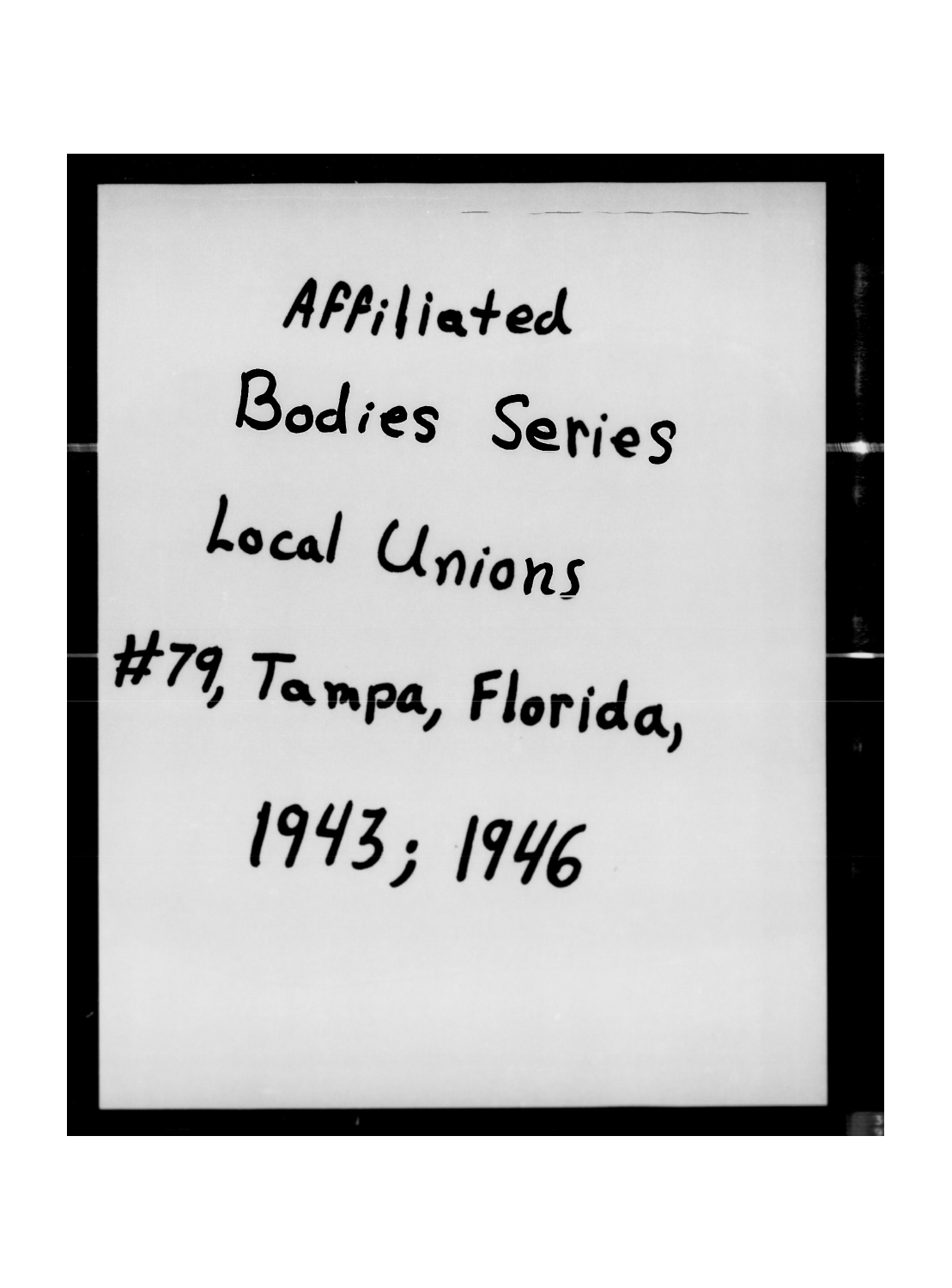July 7, 1943

Ir. Juseph A. Padway 736 Joten Building Mashington 5, D. C.

Let Judge:

**HERE** 

nclosed is a copy of a letter received from W. .. Sullivan,<br>.ecretary-Treasurir of our Local Union 79, of Tamps, Florida,<br>to which is attached a copy of House Bill No. 1/2 as assurated<br>by the Florida Begislature on NEW 21,

I wish to call your attentio, particularly to misstatement<br>concerning the attitude of President Green and his request to<br>..lthe local pions in Florial to ignore this law.

I will appreciate your methods we as soon as rossible the ttitude our people should take in regard to twas lave

79

incerely ours,

Enc. 2

**CIING FOR DAMIFL J. TOBIN.**<br>GENERAL PRESIDENT

ia.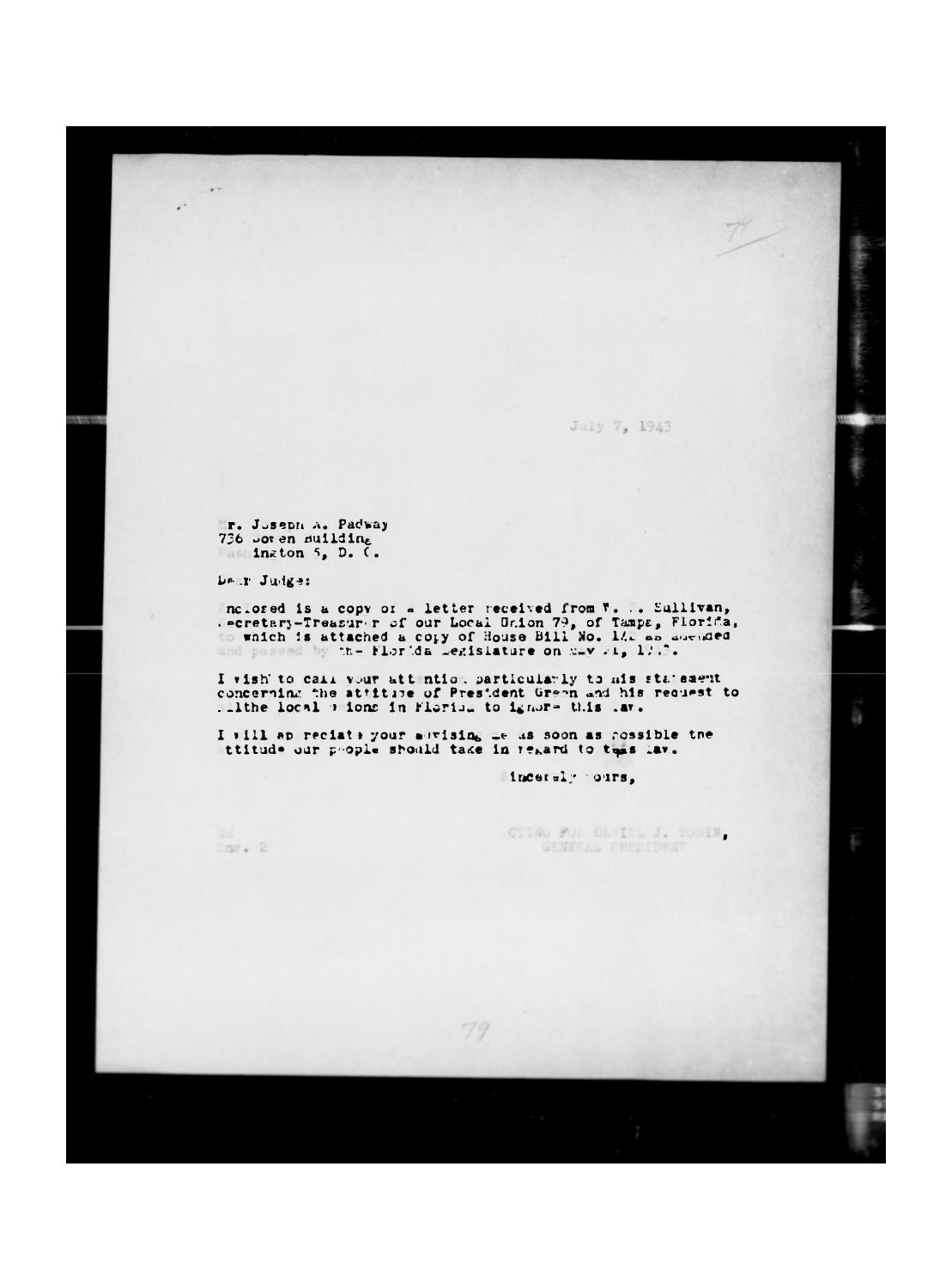JOSEPH A. PADWAY GENERAL COUNSEL INTERNATIONAL BROTHERHOOD OF TEAMSTERS. CHAUFFEURS<br>WAREHOUSEMEN AND HELPERS OF AMERICA 736 BOWEN BUILDING<br>WASHINGTON, D. C.

July 10, 1943

TELEPHONE REPU**S** 

Mr. Thomas E. Flynn, Acting for General President<br>International Brotherhood of Teamsters, Chauffeurs,<br>marehousemen and Hepers of America<br>222 East Michigan Street<br>Indianapolis, Indiana

Dear Tom:

L

On July 7th you wrote to me in regard to Bill No. 142 of Florida, referred to you by Mr. W.<br>E. Sullivan, Secretary-Treasurer of Local No. 79.<br>I think Mr. Sullivan's inquiry can be answered by the enclosed copy of letter I sent to you earlier the enclosed copy of letter I sent to you earlier<br>on the same subject.

With all good wishes, I am

Sincerely yours,

,

^ General Counsel International Brotherhood of Teamsters, Chauffeurs, arehouaemen and Helpers